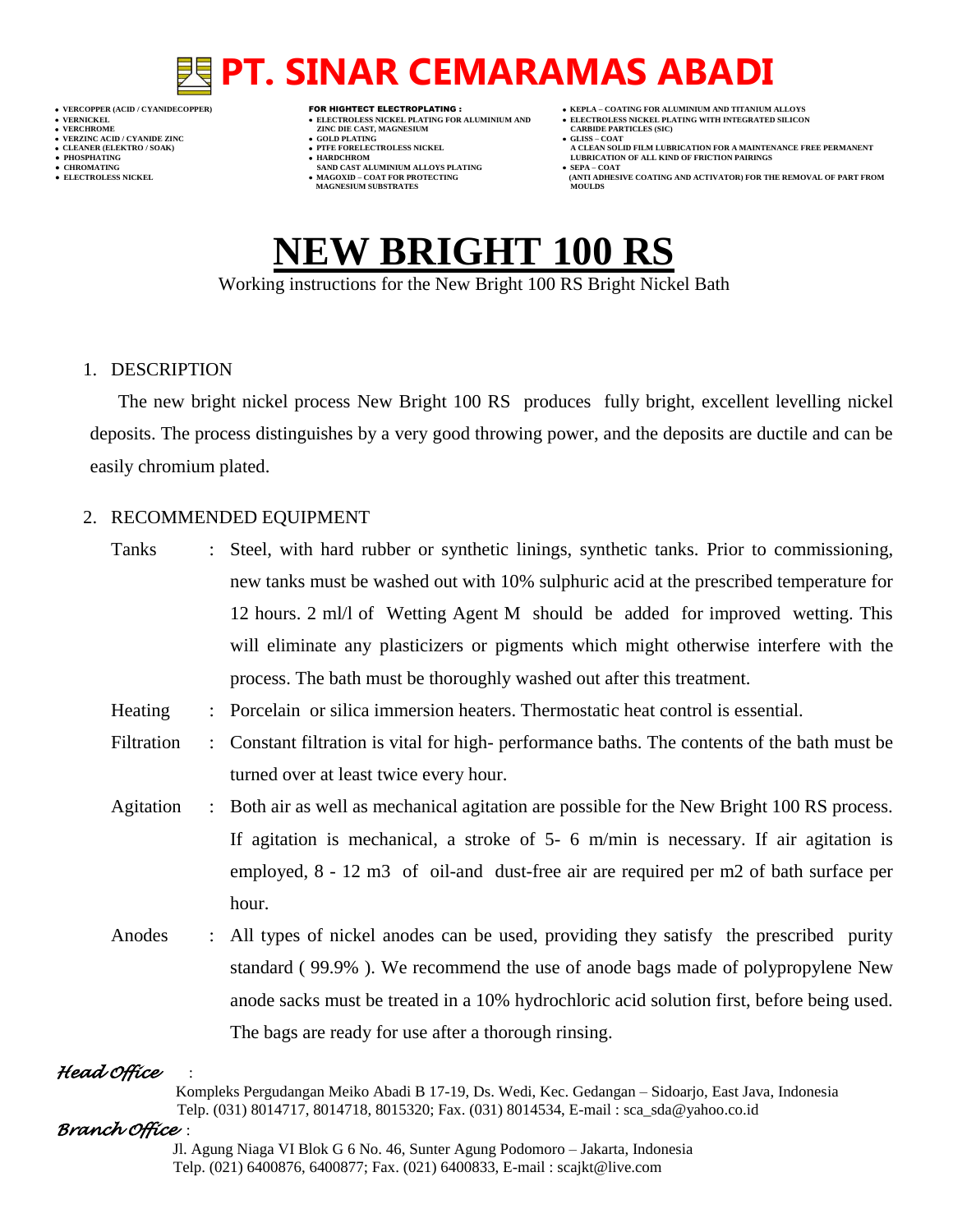

**VERFORM ZINC DIE CAST, MAGNESIUM CARBIDE PARTICLES (SIC)**<br> **CARBIDE PARTING** 

- 
- 
- **CHROMATING SAND CAST ALUMINIUM ALLOYS PLATING**<br>• **ELECTROLESS NICKEL**<br>• **MAGOXID COAT FOR PROTECTING • MAGOXID – COAT FOR PROTECTING<br>MAGNESIUM SUBSTRATES**
- 
- -
- **A CLEAN SOLID FILM LUBRICATION FOR A MAINTENANCE FREE PERMANENT**
- **ELECTROLESS AND ACTIVATOR) FOR THE REMOVAL OF PART FROM (ANTI ADHESIVE COATING AND ACTIVATOR) FOR THE REMOVAL OF PART FROM <b>MOULDS**

#### 3. BATH MAKE-UP FOR 100 LITRES

| Nickel Sulphate (NiSO4 x 6 H2O) | $240 - 320$ | g/l  |
|---------------------------------|-------------|------|
| Nickel Chloride (NiCl2 x 6 H2O) | $50 - 65$   | g/l  |
| Boric Acid (H3BO3)              | $40 - 45$   | g/l  |
| NITEC CARRIER HR                | $10 - 15$   | ml/l |
| NITEC CARRIER A 20              | $3 - 6$     | ml/l |
| New Bright 100 RS               | $0.5 - 1$   | ml/l |
| Wetting Agent L                 | $1 - 3$     | ml/l |
|                                 |             |      |

(Or Wetting Agent M 1 - 2 ml/l for mechanical agitated baths)

#### 4. New Bright 100 RS NICKEL-BATH

New tanks lined with hard rubber or plastic must first be cleaned with hydrochloric acid (10% vol.) before bath make-up. Useful is the addition of 1 ml/l Wetting Agent M, to dissolve eventual lining impurities. Afterwards rinse thoroughly with cold water.

Use deionised water to fill 34 of bath volume into separate tank. Dissolve the necessary salts by a temperature of at least 60 0C, then fill up to end volume. Add 0.5 ml/l hydrogen peroxide to prevent impurities. After vigorous stirring add 5 g/l active carbon. The electrolyte should now be stirred for at least 30 minutes. After settling (preferably over night) the clear electrolyte will be filtered into the working tank.

pH will be established by sulphuric acid, chem. pure 10% vol. at the required pH value  $(4.2 - 4.5)$ . Last of all the necessary additions of NITEC CARRIER HR and NITEC CARRIER A 20, WETTING AGENT L or M and New Bright 100 RS will be made.

### 5. WORKING CONDITIONS

| Temperature      |                      | $50 - 600C$    |
|------------------|----------------------|----------------|
| pH value         | $\ddot{\phantom{a}}$ | $4.0 - 4.5$    |
| Current density: |                      | $1 - 8$ A/dm 2 |
| Voltage          |                      | $3 - 10V$      |

#### *Head Office* :

 Kompleks Pergudangan Meiko Abadi B 17-19, Ds. Wedi, Kec. Gedangan – Sidoarjo, East Java, Indonesia Telp. (031) 8014717, 8014718, 8015320; Fax. (031) 8014534, E-mail : sca\_sda@yahoo.co.id

#### *Branch Office* :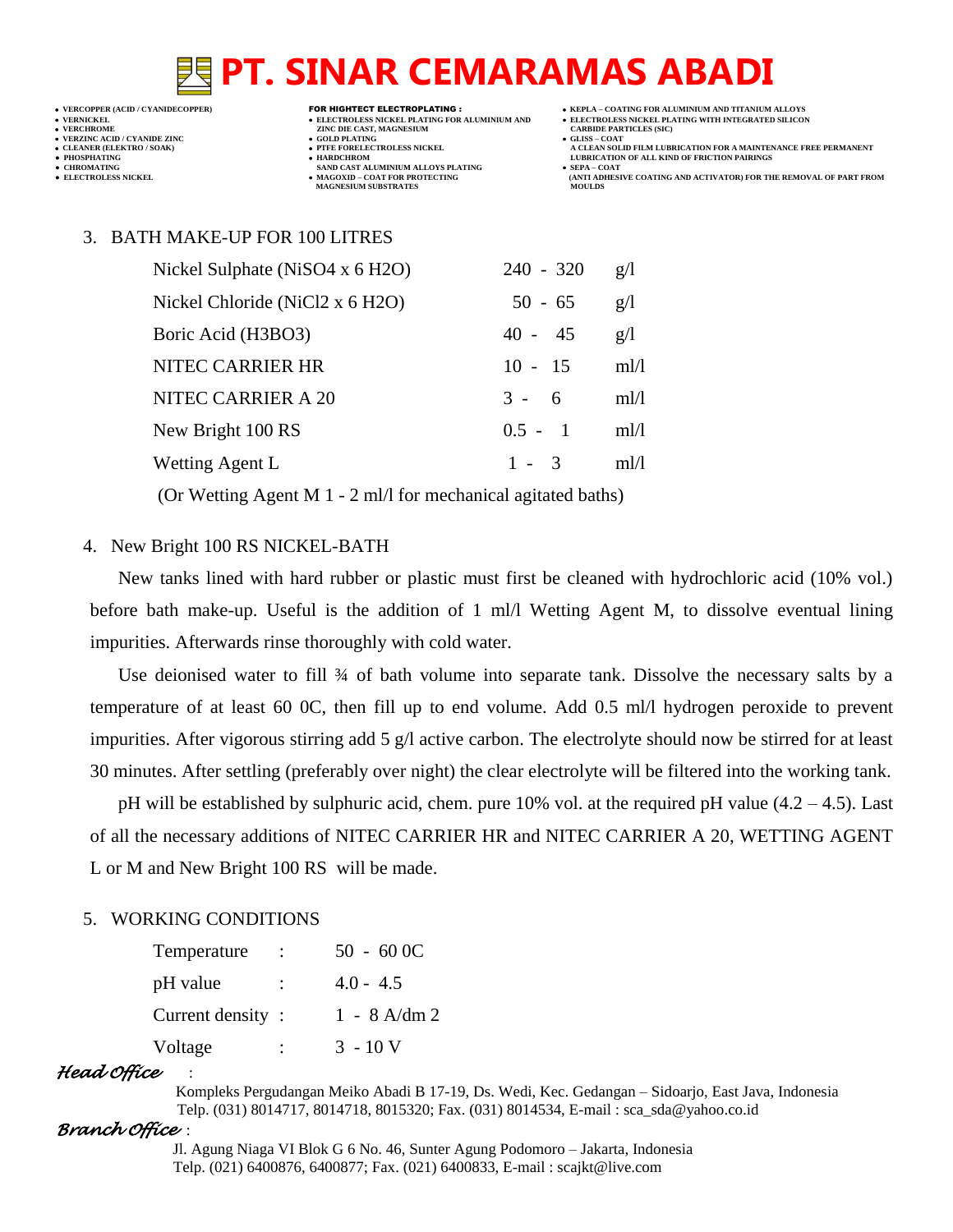**VERNICKEL ELECTROLESS NICKEL PLATING FOR ALUMINIUM AND ELECTROLESS NICKEL PLATING WITH INTEGRATED SILICON**

**VERFORM ZINC DIE CAST, MAGNESIUM CARBIDE PARTICLES (SIC)**<br> **CARBIDE PARTING** 

- **VERZINC ACID / CYANIDE ZINC GOLD PLATING GLISS – COAT**
	-
- **CHROMATING SAND CAST ALUMINIUM ALLOYS PLATING**<br>• **ELECTROLESS NICKEL**<br>• **MAGOXID COAT FOR PROTECTING • MAGOXID – COAT FOR PROTECTING<br>MAGNESIUM SUBSTRATES**
- **VERCOPPER (ACID / CYANIDECOPPER)** FOR HIGHTECT ELECTROPLATING :  **KEPLA – COATING FOR ALUMINIUM AND TITANIUM ALLOYS**
	-
- **CLEANER (ELEKTRO / SOAK) PTFE FORELECTROLESS NICKEL A CLEAN SOLID FILM LUBRICATION FOR A MAINTENANCE FREE PERMANENT ● PHOSPHATING HARDCHROM LUBRICATION OF ALL KIND OF FRICTION PAIRINGS** 
	- **ELECTROLESS AND ACTIVATOR) FOR THE REMOVAL OF PART FROM (ANTI ADHESIVE COATING AND ACTIVATOR) FOR THE REMOVAL OF PART FROM <b>MOULDS**

pH value must be controlled regularly .A too deep value can only be established with nickel carbonate. Do not use caustic soda or ammonia.

# 6. CONSUMPTION OF BRIGHTENER.

| The consumption for 10000 Ah is: |                               |
|----------------------------------|-------------------------------|
| NITEC CARRIER A 20               | $\therefore$ 0.3 – 0.8 litres |
| New Bright 100 RS                | $1.0 - 2.0$ litres            |

In all kinds of dosing it is recommended that you install dosing devices. In this way the brightener will be added regularly and in small quantities. Also the consumption of brightener can be lowered by using the devices.

# 7. SPECIAL INFORMATION / TROUBLESHOOTING

a) The regular addition of New Bright 100 RS and NITEC Carrier A 20 in small amounts is very important if brilliant and well-levelled deposits are to be achieved.

Dosages of small, but regular, amounts will increase the evenness of deposits and lower the consumption of New Bright 100 RS.

Regular checks on the pH value (4.3) will also help to reduce the consumption of New Bright 100 RS.

# **Addition of NITEC CARRIER HR**

NITEC CARRIER HR need not be added on a continuous basis. A lack of NITEC CARRIER HR Is indicated by blooming at medium to high current densities. If this occurs, 3 - 8 ml/litre of NITEC CARRIER HR must be added.

NITEC CARRIER HR content can be ascertained analytically. If the current value is optimized (12 ml/litre) following analysis, all ensuing work will be trouble free.

# **NITEC CARRIER A 20**

Nitec Carrier A 20 is used when making-up a new bath and for continuous additions

# *Head Office* :

 Kompleks Pergudangan Meiko Abadi B 17-19, Ds. Wedi, Kec. Gedangan – Sidoarjo, East Java, Indonesia Telp. (031) 8014717, 8014718, 8015320; Fax. (031) 8014534, E-mail : sca\_sda@yahoo.co.id

# *Branch Office* :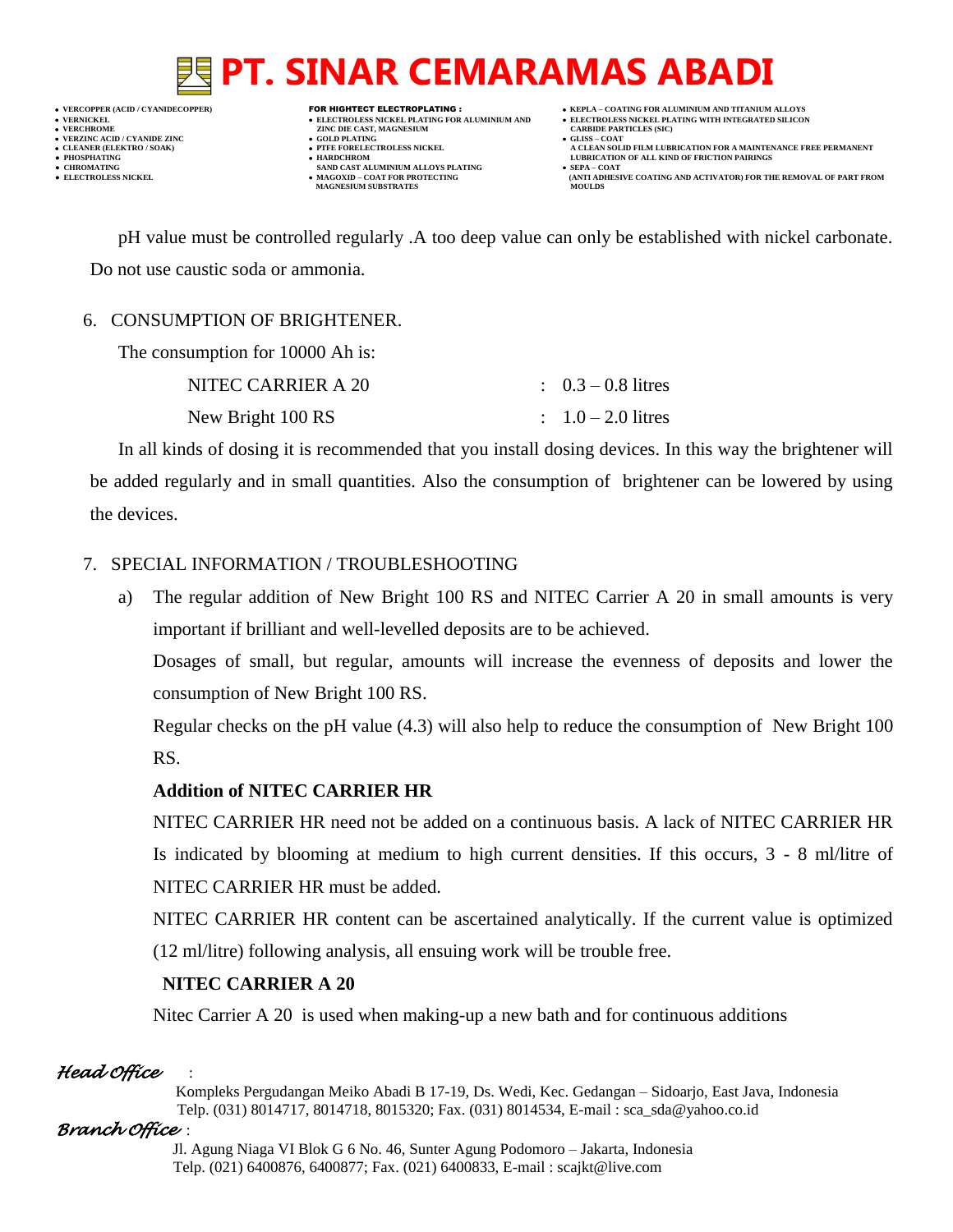- 
- 

# **VERNICKEL ELECTROLESS NICKEL PLATING FOR ALUMINIUM AND ELECTROLESS NICKEL PLATING WITH INTEGRATED SILICON**

- **VERFORM ZINC DIE CAST, MAGNESIUM CARBIDE PARTICLES (SIC)**<br> **CARBIDE PARTING VERZINC ACID / CYANIDE ZINC GOLD PLATING GLISS – COAT**
	-
- **PHOSPHATING HARDCHROM LUBRICATION OF ALL KIND OF FRICTION PAIRINGS ● CHROMATING SAND CAST ALUMINIUM ALLOYS PLATING SEPA – COAT MAGNESIUM SUBSTRATES MOULDS**
- **VERCOPPER (ACID / CYANIDECOPPER)** FOR HIGHTECT ELECTROPLATING :  **KEPLA – COATING FOR ALUMINIUM AND TITANIUM ALLOYS**
	-
- **CLEANER (ELEKTRO / SOAK) PTFE FORELECTROLESS NICKEL A CLEAN SOLID FILM LUBRICATION FOR A MAINTENANCE FREE PERMANENT**
- **● ELECTROLESS NICKEL MAGOXID – COAT FOR PROTECTING (ANTI ADHESIVE COATING AND ACTIVATOR) FOR THE REMOVAL OF PART FROM**

# **Wetting Agent M**

(Mechanically agitated baths).

When used in mechanically agitated nickel baths, Wetting Agent M is consumed at a rate of 0.2 – 0,5 litre per 10'000 Ah.

## **Wetting Agent L**

(Air agitated baths)

When used in air agitated, Wetting Agent L is consumed at a rate of 0.1 litre per 10,000 Ah.

- b) Metallic impurities can be removed by regular, selective cleaning at  $0.2 0.5$  A/dm2. We recommend that the filter pump should be run during the cleaning process, and the electrolyte allowed to return from the pump into the bath over the selective plates. This will ensure that the electrolyte is exchanged satisfactorily. The electrolyte must always be vigorously agitated around the selective plates. In the case of large installations, the bath should be serviced via a supply bath. In this way, the pH value, the dosage of organic products, filtration as well as selective cleaning can be centrally controlled.
- c) Nickel bath Additive NITEC HR Purifier

The nickel bath additive NITEC HR PURIFIER is added to the electrolyte when the nickel deposits on the test panels are dark in the low current density areas and when this defect cannot be eliminated by low current density plating – out.

Although the effects of contamination with foreign metals (copper, zinc) will be hidden by the addition of the NITEC HR PURIFIER, but nevertheless these foreign metals must be removed from the bath by low current density plating – out procedure.

In any case the addition of the NITEC HR PURIFIER should be limited to 1 ml/l, higher concentrations reduce the brightness and levelling of the deposit.

A reduced throwing power, caused by overdosing of the bath with the brightener, can be removed with NITEC HR PURIFIER  $(0.2 - 0.5 \text{ ml})$ .

*Head Office* : In order to avoid overdosage of NITEC HR PURIFIER, the dosage should be made in small steps.

 Kompleks Pergudangan Meiko Abadi B 17-19, Ds. Wedi, Kec. Gedangan – Sidoarjo, East Java, Indonesia Telp. (031) 8014717, 8014718, 8015320; Fax. (031) 8014534, E-mail : sca\_sda@yahoo.co.id

## *Branch Office* :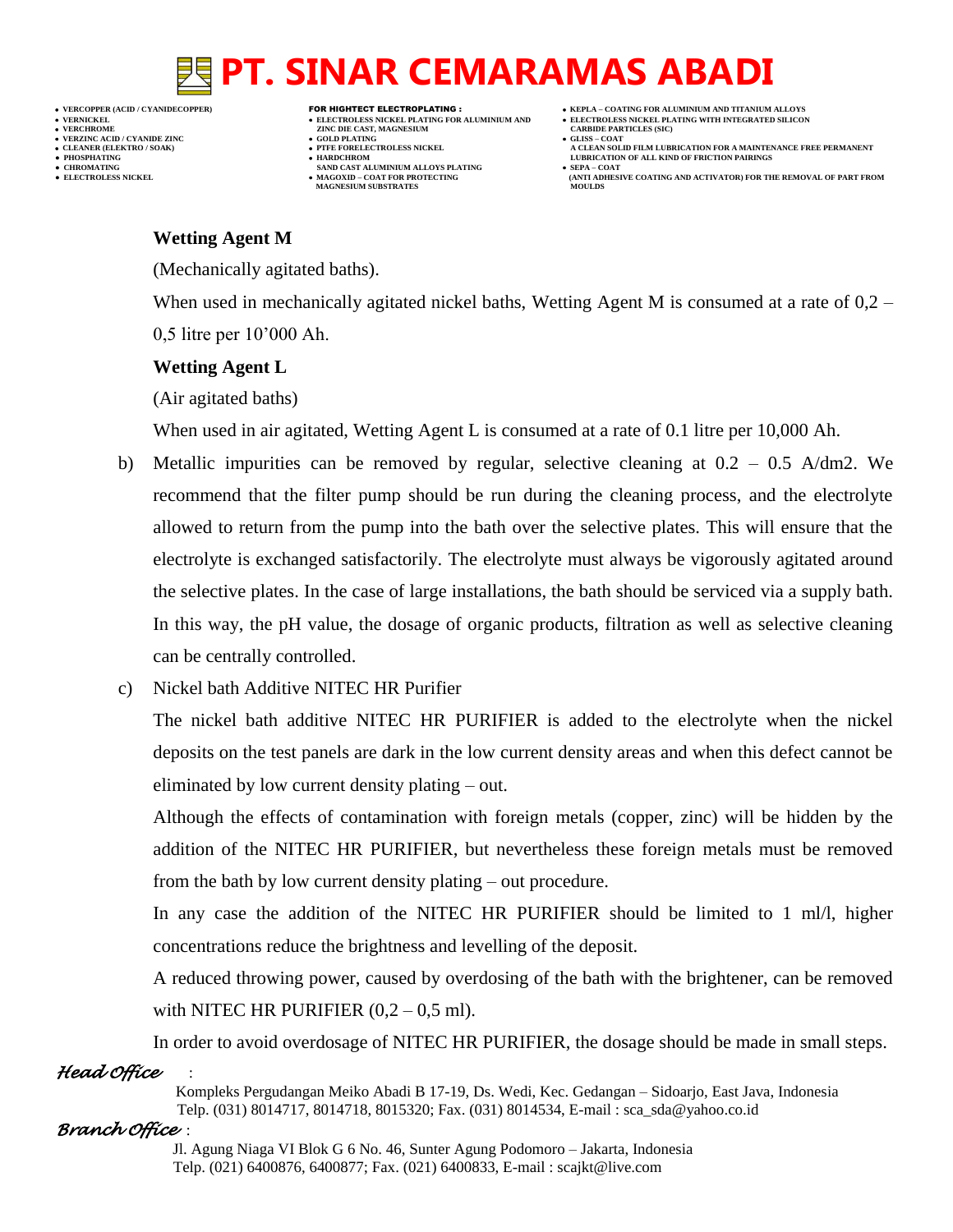- **VERNICKEL ELECTROLESS NICKEL PLATING FOR ALUMINIUM AND ELECTROLESS NICKEL PLATING WITH INTEGRATED SILICON VERZINC ACID / CYANIDE ZINC GOLD PLATING GLISS – COAT ● PHOSPHATING HARDCHROM LUBRICATION OF ALL KIND OF FRICTION PAIRINGS**
- 
- 
- **VERFORM ZINC DIE CAST, MAGNESIUM CARBIDE PARTICLES (SIC)**<br> **CARBIDE PARTING**
- 
- 
- **● CHROMATING SAND CAST ALUMINIUM ALLOYS PLATING SEPA – COAT MAGNESIUM SUBSTRATES MOULDS**
- **VERCOPPER (ACID / CYANIDECOPPER)** FOR HIGHTECT ELECTROPLATING :  **KEPLA – COATING FOR ALUMINIUM AND TITANIUM ALLOYS**
	-
- **CLEANER (ELEKTRO / SOAK) PTFE FORELECTROLESS NICKEL A CLEAN SOLID FILM LUBRICATION FOR A MAINTENANCE FREE PERMANENT**
- **● ELECTROLESS NICKEL MAGOXID – COAT FOR PROTECTING (ANTI ADHESIVE COATING AND ACTIVATOR) FOR THE REMOVAL OF PART FROM**

### d) Nickel bath Additive NITEC Z

If Zinc die – cast is nickel – plated not only in barrel – but also in rack operation, it may be that regularly zinc and copper contaminations are dragged – in the nickel baths. This happens mostly in so large quantities that the addition of NITEC HR PURIFIER is no more sufficient.

NITEC Z has especially been created to enable a continuous nickel – plating.

It is known from the practice that also a continuous selective cleaning does not suffice anymore for the nickel – plating of Zinc die – cast. Regularly the nickel electrolyte must be filtered out of the tank, worked up and then filtered back again into the tank. This means, that possibly a second nickel electrolyte should be available, one for operation, the other one for replenishment. This handling is very expensive, apart from losses of time by pumping.

NITEC Z is excellently suited, to guarantee a continuous nickel – plating without interruption, by regular addition per  $10 \text{ k}$  Ah (  $0.5 - 1.5$  litre ).

Depending on the drag – in of copper – and zinc contaminations, NITEC Z must be dosed more or less.

In any case it is better to dose NITEC Z continuously, the efficiency is better herewith.

However, it is also possible to eliminate cropping up problems by dark deposits in the low current density area by particular additions of  $0.2 - 0.5$  ml/l.

Overdosages of NITEC Z are to avoid, as they will reduce both brilliance and levelling of the electrolyte.

e) Constant filtration via active carbon is recommended (by pass). Negative influences (pores) caused by contamination due to oils and fats being dragged in resp. organic contamination can thus be absorbed. The additional New Bright 100 RS used amounts to max. 5 % per 10'000 Ah. Contamination by iron (pores) is removed by the regular addition of potassium persulphate (dissolve in water before adding) via the filter pump. No more than 0.5 g/l should be added each time.

# *Head Office* :

 Kompleks Pergudangan Meiko Abadi B 17-19, Ds. Wedi, Kec. Gedangan – Sidoarjo, East Java, Indonesia Telp. (031) 8014717, 8014718, 8015320; Fax. (031) 8014534, E-mail : sca\_sda@yahoo.co.id

# *Branch Office* :